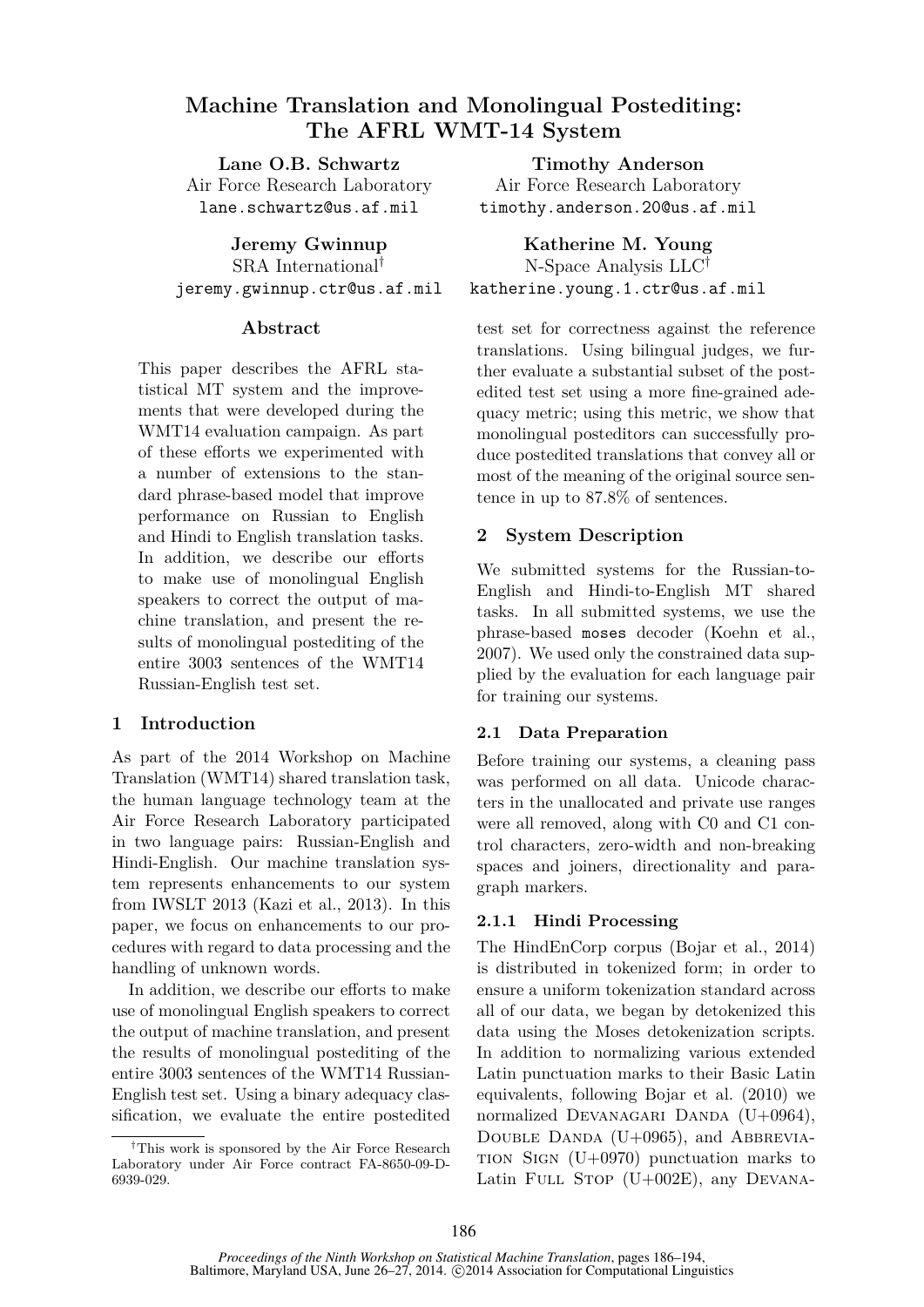GARI DIGIT to the equivalent ASCII DIGIT. and decomposed all Hindi data into Unicode Normalization Form D (Davis and Whistler,  $2013$ ) using charlint.<sup>1</sup> In addition, we performed Hindi diacritic and vowel normalization, following Larkey et al. (2003).

Since no Hindi-English development test set was provided in WMT14, we randomly sampled 1500 sentence pairs from the Hindi-English parallel training data to serve this purpose. Upon discovering duplicate sentences in the corpus, 552 sentences that overlapped with the training portion were removed from the sample, leaving a development test set of 948 sentences.

#### **2.1.2 Russian Processing**

The Russian sentences contained many examples of mixed-character spelling, in which both Latin and Cyrillic characters are used in a single word, relying on the visual similarity of the characters. For example, although the first letter and last letter in the word cейчас appear visually indistinguishable, we find that the former is  $U+0063$  LATIN SMALL LETTER C and the latter is U+0441 CYRILLIC SMALL LETTER ES. We created a spelling normalization program to convert these words to all Cyrillic or all Latin characters, with a preference for all-Cyrillic conversion if possible. Normalization also removes U+0301 Combin-ING ACUTE ACCENT  $(')$  and converts U+00F2 Latin Small Letter O with Grave (ò) and U+00F3 LATIN SMALL LETTER O WITH ACUTE (6) to the unaccented  $U+043E$  CYRILlic Small Letter O (о).

The Russian-English Common Crawl parallel corpus (Smith et al., 2013) is relatively noisy. A number of Russian source sentences are incorrectly encoded using characters in the Latin-1 supplement block; we correct these sentences by shifting these characters ahead by 350hex code points into the correct Cyrillic character range.<sup>2</sup>

We examine the Common Crawl parallel sentences and mark for removal any non-Russian source sentences and non-English target sentences. Target sentences were marked as non-English if more than half of the charac-

ters in the sentence were non-Latin, or if more than half of the words were unknown to the aspell English spelling correction program, not counting short words, which frequently occur as (possibly false) cognates across languages (English *die* vs. German *die*, English *on* vs. French *on*, for example). Because aspell does not recognize some proper names, brand names, and borrowed words as known English words, this method incorrectly flags for removal some English sentences which have a high proportion of these types of words.

Source sentences were marked as non-Russian if less than one-third of the characters were within the Russian Cyrillic range, or if non-Russian characters equal or outnumber Russian characters and the sentence contains no contiguous sequence of at least three Russian characters. Some portions of the Cyrillic character set are not used in typical Russian text; source sentences were therefore marked for removal if they contained Cyrillic extension characters UKRAINIAN I (i I), Y<sub>I</sub> $(i)$ , GHE WITH UPTURN  $(r \Gamma)$  or IE  $(\epsilon \epsilon)$  in either upper- or lowercase, with exceptions for U+0406 Ukrainian I (І) in Roman numerals and for U+0491 GHE WITH UPTURN  $(r)$  when it occurred as an encoding error artifact.<sup>3</sup>

Sentence pairs where the source was identified as non-Russian or the target was identified as non-English were removed from the parallel corpus. Overall, 12% of the parallel sentences were excluded based on a non-Russian source sentence (94k instances) or a non-English target sentence (11.8k instances).

Our Russian-English parallel training data includes a parallel corpus extracted from Wikipedia headlines (Ammar et al., 2013), provided as part of the WMT14 shared translation task. Two files in this parallel corpus (wiki.ru-en and guessed-names.ru-en) contained some overlapping data. We removed 6415 duplicate lines within wiki.ru-en (about 1.4%), and removed 94 lines of guessed-names.ru-en that were already present in wiki.ru-en (about 0.17%).

<sup>1</sup> http://www.w3.org/International/charlint

<sup>2</sup>For example: "Ñïðàâêà ïî ãîðîäàì Ðîññèè è ìèðà." becomes "Справка по городам России и мира."

<sup>3</sup>Specifically, we allowed lines containing ґ where it appears as an encoding error in place of an apostrophe within English words. For example: "Песня The Kelly Family Iґm So Happy представлена вам Lyrics-Keeper."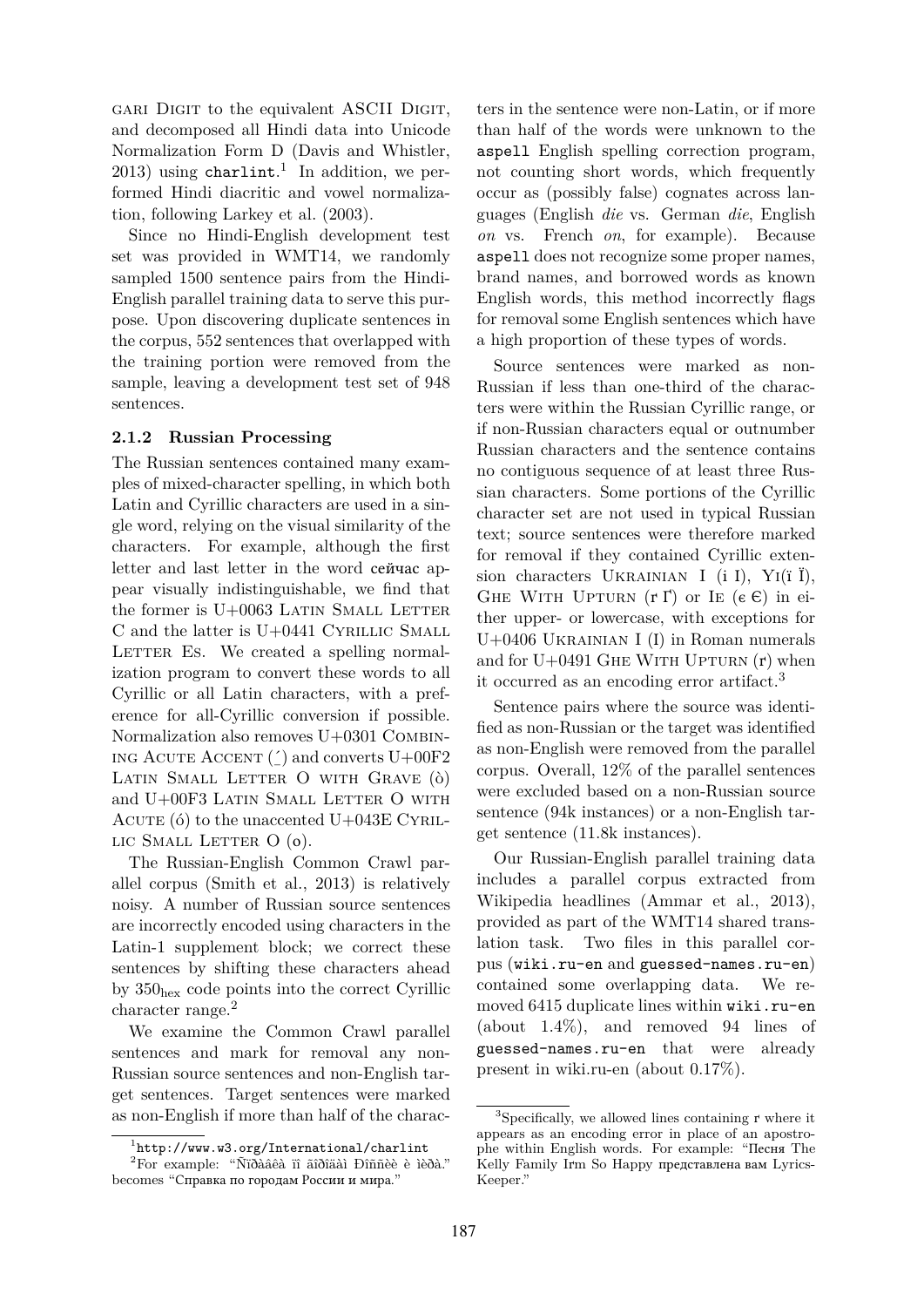#### **2.2 Machine Translation**

Our baseline system is a variant of the MIT-LL/AFRL IWSLT 2013 system (Kazi et al., 2013) with some modifications to the training and decoding processes.

### **2.2.1 Phrase Table Training**

For our Russian-English system, we trained a phrase table using the Moses Experiment Management System (Koehn, 2010b), with mgiza (Gao and Vogel, 2008) as the word aligner; this phrase table was trained using the Russian-English Common Crawl, News Commentary, Yandex (Bojar et al., 2013), and Wikipedia headlines parallel corpora.

The phrase table for our Hindi-English system was trained using a similar in-house training pipeline, making use of the HindEnCorp and Wikipedia headlines parallel corpora.

#### **2.2.2 Language Model Training**

During the training process we built  $n$ -gram language models (LMs) for use in decoding and rescoring using the KenLM language modelling toolkit (Heafield et al., 2013). Classbased language models (Brown et al., 1992) were also trained, for later use in  $n$ -best list rescoring, using the SRILM language modelling toolkit (Stolcke, 2002).We trained a 6 gram language model from the LDC English Gigaword Fifth Edition, for use in both the Hindi-English and Russian-English systems. All language models were binarized in order to reduce model disk usage and loading time.

For the Russian-to-English task, we concatenated the English portion of the parallel training data for the WMT 2014 shared translation task (Common Crawl, News Commentary, Wiki Headlines and Yandex corpora) in addition to the shared task English monolingual training data (Europarl, News Commentary and News Crawl corpora) into a training set for a large 6-gram language model using KenLM. We denote this model as "BigLM". Individual 6-gram models were also constructed from each respective corpus.

For the Hindi-to-English task, individual 6 gram models were constructed from the respective English portions of the HindEnCorp and Wikipedia headlines parallel corpora, and from the monolingual English sections of the Europarl and News Crawl corpora.



Table 1: Models used in log-linear combination

### **2.2.3 Decoding,** n**-best List Rescoring, and Optimization**

We decode using the phrase-based moses decoder (Koehn et al., 2007), choosing the best translation for each source sentence according to a linear combination of decoding features:

$$
\hat{\mathbf{E}} = \arg \max_{\mathbf{E}} \sum_{\forall r} \lambda_r h_r(\mathbf{E}, \mathbf{F}) \tag{1}
$$

We make use of a standard set of decoding features, listed in Table 1. In contrast to our IWSLT 2013 system, all experiments submitted to this year's WMT evaluation made use of version 2.1 of moses, and incorporated additional decoding features, namely the Operation Sequence Model (Durrani et al., 2011) and Lexicalized Reordering Model (Tillman, 2004; Galley and Manning, 2008).

Following Shen et al. (2006), we use the word-level lexical translation probabilities  $P_w(f_i | e_i)$  to obtain a sentence-level averaged lexical translation score (Eq. 2), which is added as an additional feature to each  $n$ -best list entry.

$$
P_{lex}(\mathbf{F} | \mathbf{E}) = \prod_{j \in 1...J} \frac{1}{I+1} \sum_{i \in 1...I} P_w(f_j | e_i)
$$
\n(2)

Shen et al. (2006) use the term "IBM model 1 score" to describe the value calculated in Eq. 2. While the lexical probability distribution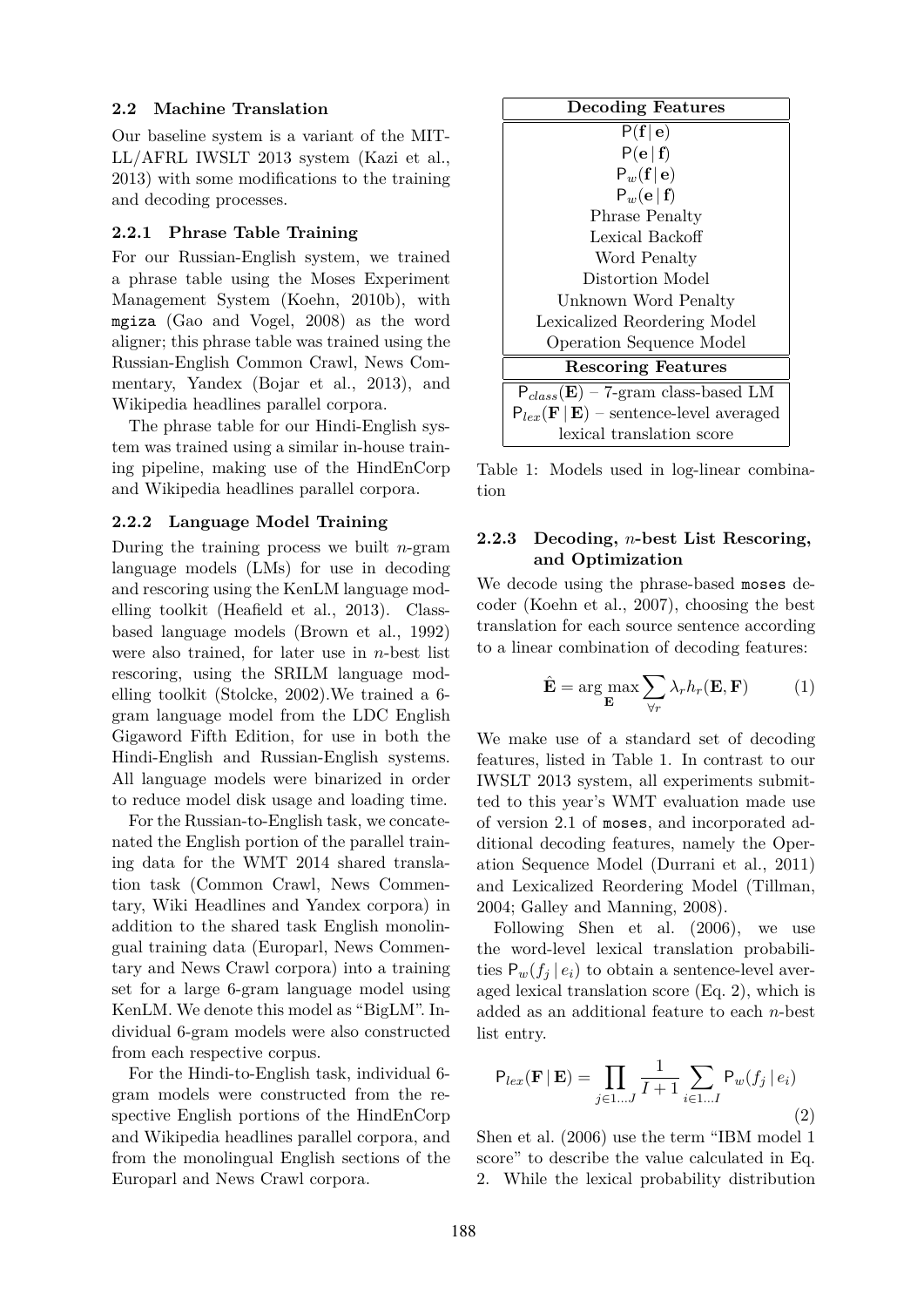from IBM Model 1 (Brown et al., 1993) could in fact be used as the  $P_w(f_i | e_i)$  in Eq. 2, in practice we use a variant of  $P_w(f_i | e_i)$  defined by Koehn et al. (2003).

We also add a 7-gram class language model score  $P_{class}(\mathbf{E})$  (Brown et al., 1992) as an additional feature of each n-best list entry. After adding these features to each translation in an  $n$ -best list, Eq. 1 is applied, rescoring the entries to extract new 1-best translations.

To optimize system performance we train scaling factors,  $\lambda_r$ , for both decoding and rescoring features so as to minimize an objective error criterion. In our systems we use DREM (Kazi et al., 2013) or PRO (Hopkins and May, 2011) to perform this optimization. For development data during optimization, we used newstest2013 for the Russian-to-English task and newsdev2014 for the Hindito-English task supplied by WMT14.

### **2.2.4 Unknown Words**

For the Hindi-to-English task, unknown words were marked during the decoding process and were transliterated by the icu4j Devanagarito-Latin transliterator.<sup>4</sup>

For the Russian-to-English task, we selectively stemmed and inflected input words not found in the phrase table. Each input sentence was examined to identify any source words which did not occur as a phrase of length 1 in the phrase table. For each such unknown word, we used treetagger (Schmid, 1994; Schmid, 1995) to identify the part of speech, and then we removed inflectional endings to derive a stem. We applied all possible Russian inflectional endings for the given part of speech; if an inflected form of the unknown word could be found as a stand-alone phrase in the phrase table, that form was used to replace the unknown word in the original Russian file. If multiple candidates were found, we used the one with the highest frequency of occurrence in the training data. This process replaces words that we know we cannot translate with semantically similar words that we can translate, replacing unknown words like фотоном "photon" (instrumental case) with a known morphological variant фотон "photon" (nominative case) that is found in the

|        |   |       | <b>BLEU</b> | BLEU-cased |
|--------|---|-------|-------------|------------|
| System |   | hi-en | 13.1        | 12.1       |
|        | 2 | ru-en | 32.0        | 30.8       |
|        | 3 | ru-en | 32.2        | 31.0       |
|        |   | ru-en | 31.5        | 30.3       |
|        | 5 | ru-en | 33.0        | 31.1       |

Table 2: Translation results, as measured by BLEU (Papineni et al., 2002).

phrase table. Selective stemming of just the unknown words allows us to retain information that would be lost if we applied stemming to all the data.

Any remaining unknown words were transliterated as a post-process, using a simple letter-mapping from Cyrillic characters to Latin characters representing their typical sounds.

#### **2.3 MT Results**

Our best Hindi-English system for newstest2014 is listed in Table 2 as System 1. This system uses a combination of 6-gram language models built from HindEnCorp, News Commentary, Europarl, and News Crawl corpora. Transliteration of unknown words was performed after decoding but before n-best list rescoring.

System 2 is Russian-English, and handles unknown words following *§*2.2.4. We used as independent decoder features separate 6-gram LMs trained respectively on Common Crawl, Europarl, News Crawl, Wiki headlines and Yandex corpora. This system was optimized with DREM. No rescoring was performed. We also tested a variant of System 2 which did perform rescoring. That variant (not listed in Table 2) performed worse than System 2, with scores of 31.2 BLEU and 30.1 BLEU-cased.

System 3, our best Russian-English system for newstest2014, used the BigLM and Gigaword language models (see *§*2.2.2) as independent decoder features and was optimized with DREM. Rescoring was performed after decoding. Instead of following *§*2.2.4, unknown words were dropped to maximize BLEU score. We note that the optimizer assigned weights of 0.314 and 0.003 to the BigLM and Gigaword models, respectively, suggesting that the optimizer found the BigLM to be much more use-

<sup>4</sup> http://site.icu-project.org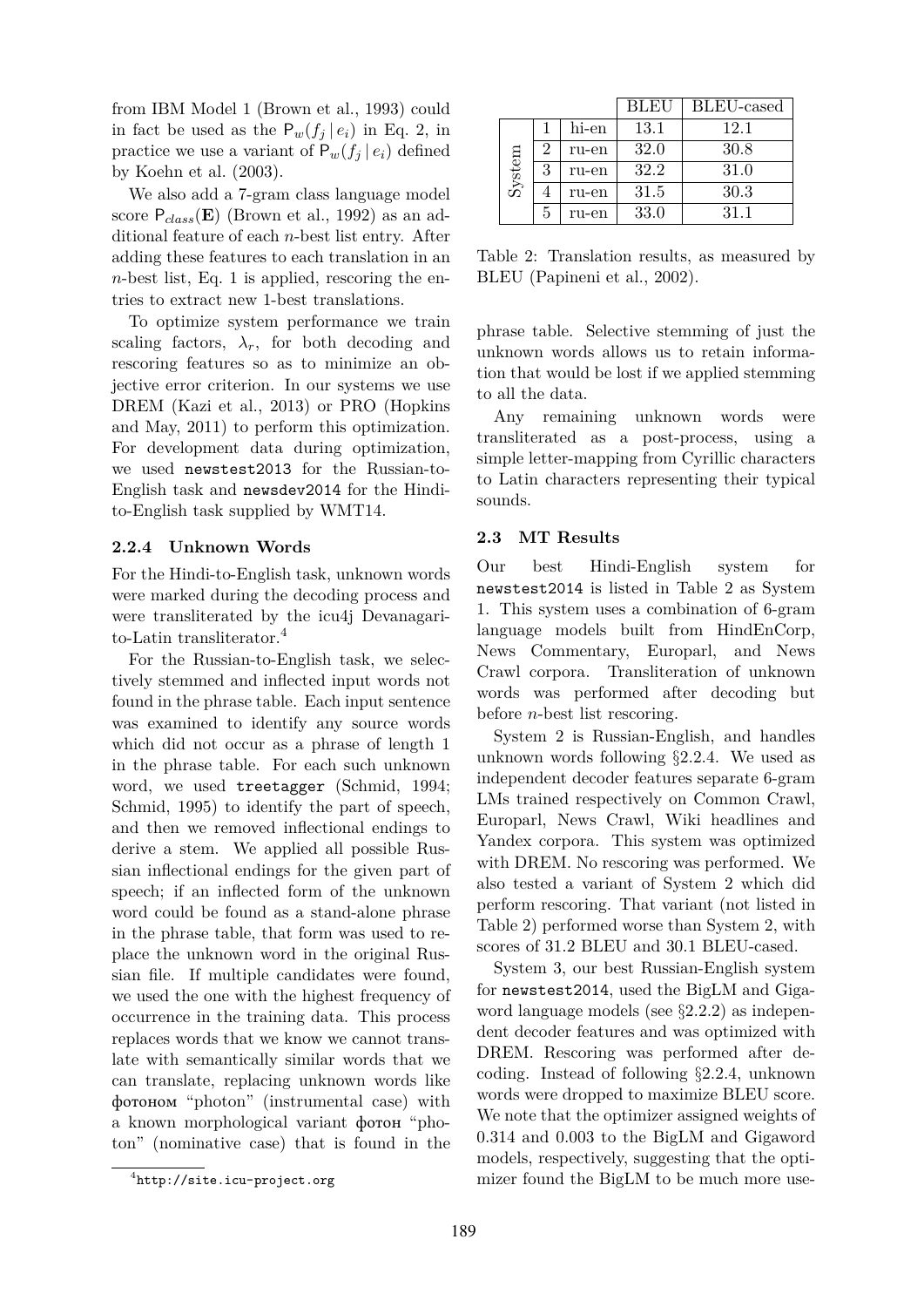|      | Document 1 of 175                                                                                                                                                                                                                        |                  |
|------|------------------------------------------------------------------------------------------------------------------------------------------------------------------------------------------------------------------------------------------|------------------|
| File |                                                                                                                                                                                                                                          |                  |
|      | У родителей ребенка будет право на время оставить графу " пол " в свидетельстве о рождении незаполненной<br>the parents of the child will be the right time to leave the earl " paul " in birth certificate незаполненной nezapolnennoy. | $\blacktriangle$ |
|      | The parents of the child will be allowed to leave the gender "uncertain" in the birth certificate registry.                                                                                                                              |                  |
|      | Вместо " F " (женский пол ) или " М " (мужской пол ) родители могут на время записать " Х " (неопределенный ) .<br>instead of "f" (female gender) or "m" (male) parents can at a time of record "x" (uncertain).                         |                  |
|      | Instead of "f" (female gender) or "m" (male gender), parents can initially record "x" (uncertain gender).                                                                                                                                |                  |
|      |                                                                                                                                                                                                                                          |                  |

Figure 1: Posteditor user interface

|            |                | Documents | Sentences | Words |
|------------|----------------|-----------|-----------|-------|
|            | 1              | 44        | 950       | 20086 |
|            | $\overline{2}$ | 21        | 280       | 6031  |
|            | 3              | 25        | 476       | 10194 |
| Posteditor | 4              | 25        | 298       | 6164  |
|            | 5              | 20        | 301       | 5809  |
|            | 6              | 15        | 210       | 4433  |
|            |                | 10        | 140       | 2650  |
|            | 8              | 15        | 348       | 6743  |
|            | All            | 175       | 3003      | 62110 |

Table 3: Number of documents within the Russian-English test set processed by each monolingual human posteditor. Number of machine translated sentences processed by each posteditor is also listed, along with the total number of words in the corresponding Russian source sentences.

|            |                | #           | # $\boldsymbol{\mathsf{x}}$ | $\%$ v              |
|------------|----------------|-------------|-----------------------------|---------------------|
|            | 1              | 684         | 266                         | $\overline{72.0\%}$ |
|            | $\overline{2}$ | 190         | 90                          | $67.\overline{9\%}$ |
|            | 3              | 308         | 168                         | 64.7%               |
|            | $\overline{4}$ | 162         | 136                         | 54.4%               |
| Posteditor | 5              | 194         | 107                         | $64.5\%$            |
|            | 6              | 94          | 116                         | 44.8%               |
|            | 7              | 88          | 52                          | 62.9%               |
|            | 8              | 196         | 152                         | $\overline{56.3\%}$ |
|            | A 11           | <b>1916</b> | 1087                        | $63.8\%$            |

Table 4: For each monolingual posteditor, the number and percentage of sentences judged to be correct  $(\checkmark)$  versus incorrect  $(\checkmark)$  according to a monolingual human judge.<sup>6</sup>

| 12             | The postedited translation is superior  |  |  |  |  |  |
|----------------|-----------------------------------------|--|--|--|--|--|
|                | to the reference translation            |  |  |  |  |  |
| 10             | The meaning of the Russian source       |  |  |  |  |  |
|                | sentence is fully conveyed in the post- |  |  |  |  |  |
|                | edited translation                      |  |  |  |  |  |
| 8              | Most of the meaning is conveyed         |  |  |  |  |  |
| 6              | Misunderstands the sentence in a ma-    |  |  |  |  |  |
|                | jor way; or has many small mistakes     |  |  |  |  |  |
| $\overline{4}$ | Very little meaning is conveyed         |  |  |  |  |  |
| $\overline{2}$ | The translation makes no sense at all   |  |  |  |  |  |

Table 5: Evaluation guidelines for bilingual human judges, adapted from Albrecht et al. (2009).

| <b>Evaluation Category</b> |  |         |        |       |  |  |  |
|----------------------------|--|---------|--------|-------|--|--|--|
|                            |  |         |        |       |  |  |  |
|                            |  | $9.8\%$ | 24.7\% | 60.2% |  |  |  |

Table 6: Percentage of evaluated sentences judged to be in each category by a bilingual judge. Category labels are defined in Table 5.

|        | <b>Evaluation Category</b> |       |     |     |        |        |  |
|--------|----------------------------|-------|-----|-----|--------|--------|--|
|        | 19<br>10                   |       |     |     |        |        |  |
| #<br>Х |                            | 20    | 72  | 89  | 79     |        |  |
| #      |                            |       | 21  | 146 | 493    | 23     |  |
|        |                            | $5\%$ | 23% | 62% | $86\%$ | $85\%$ |  |

Table 7: Number of sentences in each evaluation category (see Table 5) that were judged as correct  $(\checkmark)$  or incorrect  $(\checkmark)$  according to a monolingual human judge.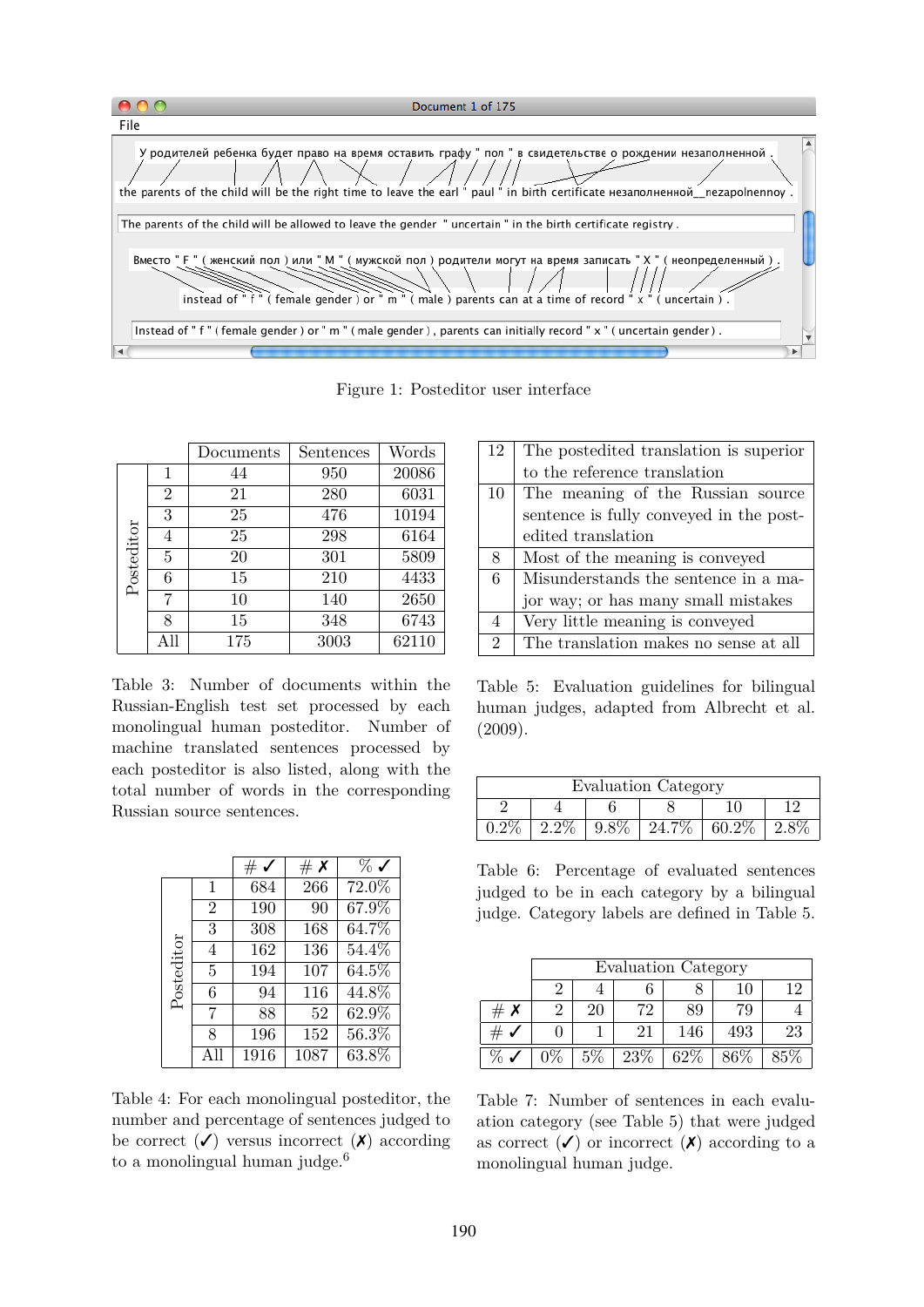ful than the Gigaword LM. This intuition was confirmed by an experimental variation of System 3 (not listed in Table 2) where we omitted the BigLM; that variant performed substantially worse, with scores of 25.3 BLEU and 24.2 BLEU-cased. We also tested a variant of System 3 which did not perform rescoring; that variant (also not listed in Table 2) performed worse, with scores of 31.7 BLEU and 30.6 BLEU-cased.

The results of monolingual postediting (see *§*3) of System 4 (a variant of System 2 tuned using PRO) uncased output is System 5. Due to time constraints, the monolingual postediting experiments in *§*3 were conducted (using the machine translation results from System 4) before the results of Systems 2 and 3 were available. The Moses recaser was applied in all experiments except for System 5.

# **3 Monolingual Postediting**

Postediting is the process whereby a human user corrects the output of a machine translation system. The use of basic postediting tools by bilingual human translators has been shown to yield substantial increases in terms of productivity (Plitt and Masselot, 2010) as well as improvements in translation quality (Green et al., 2013) when compared to bilingual human translators working without assistance from machine translation and postediting tools. More sophisticated interactive interfaces (Langlais et al., 2000; Barrachina et al., 2009; Koehn, 2009b; Denkowski and Lavie, 2012) may also provide benefit (Koehn, 2009a).

We hypothesize that for at least some language pairs, monolingual posteditors with no knowledge of the source language can successfully translate a substantial fraction of test sentences. We expect this to be the case especially when the monolingual humans are domain experts with regard to the documents to be translated. If this hypothesis is confirmed, this could allow for multi-stage translation workflows, where less highly skilled monolingual posteditors triage the translation process, postediting many of the sentences, while forwarding on the most difficult sentences to more highly skilled bilingual translators.

Small-scale studies have suggested that

monolingual human posteditors, working without knowledge of the source language, can also improve the quality of machine translation output (Callison-Burch, 2005; Koehn, 2010a; Mitchell et al., 2013), especially if welldesigned tools provide automated linguistic analysis of source sentences (Albrecht et al., 2009).

In this study, we designed a simple user interface for postediting that presents the user with the source sentence, machine translation, and word alignments for each sentence in a test document (Figure 1). While it may seem counter-intuitive to present monolingual posteditors with the source sentence, we found that the presence of alignment links between source words and target words can in fact aid a monolingual posteditor, especially with regard to correcting word order. For example, in our experiments posteditors encountered some sentences where a word or phrase was enclosed within bracketing punctuation marks (such as quotation marks, commas, or parentheses) in the source sentence, and the machine translation system incorrectly reordered the word or phrase outside the enclosing punctuation; by examining the alignment links the posteditors were able to correct such reordering mistakes.

The Russian-English test set comprises 175 documents in the news domain, totaling 3003 sentences. We assigned each test document to one of 8 monolingual<sup>5</sup> posteditors (Table 3). The postediting tool did not record timing information. However, several posteditors informally reported that they were able to process on average approximately four documents per hour; if accurate, this would indicate a processing speed of around one sentence per minute.

Following Koehn (2010a), we evaluated postedited translation quality according to a binary adequacy metric, as judged by a monolingual English speaker $6$  against the En-

<sup>5</sup>All posteditors are native English speakers. Posteditors 2 and 3 know Chinese and Arabic, respectively, but not Russian. Posteditor 8 understands the Cyrillic character set and has a minimal Russian vocabulary from two undergraduate semesters of Russian taken several years ago.

<sup>6</sup>All monolingual adequacy judgements were performed by Posteditor 1. Additional analysis of Posteditor 1's 950 postedited translations were independently judged by bilingual judges against the reference and the source sentence (Table 7).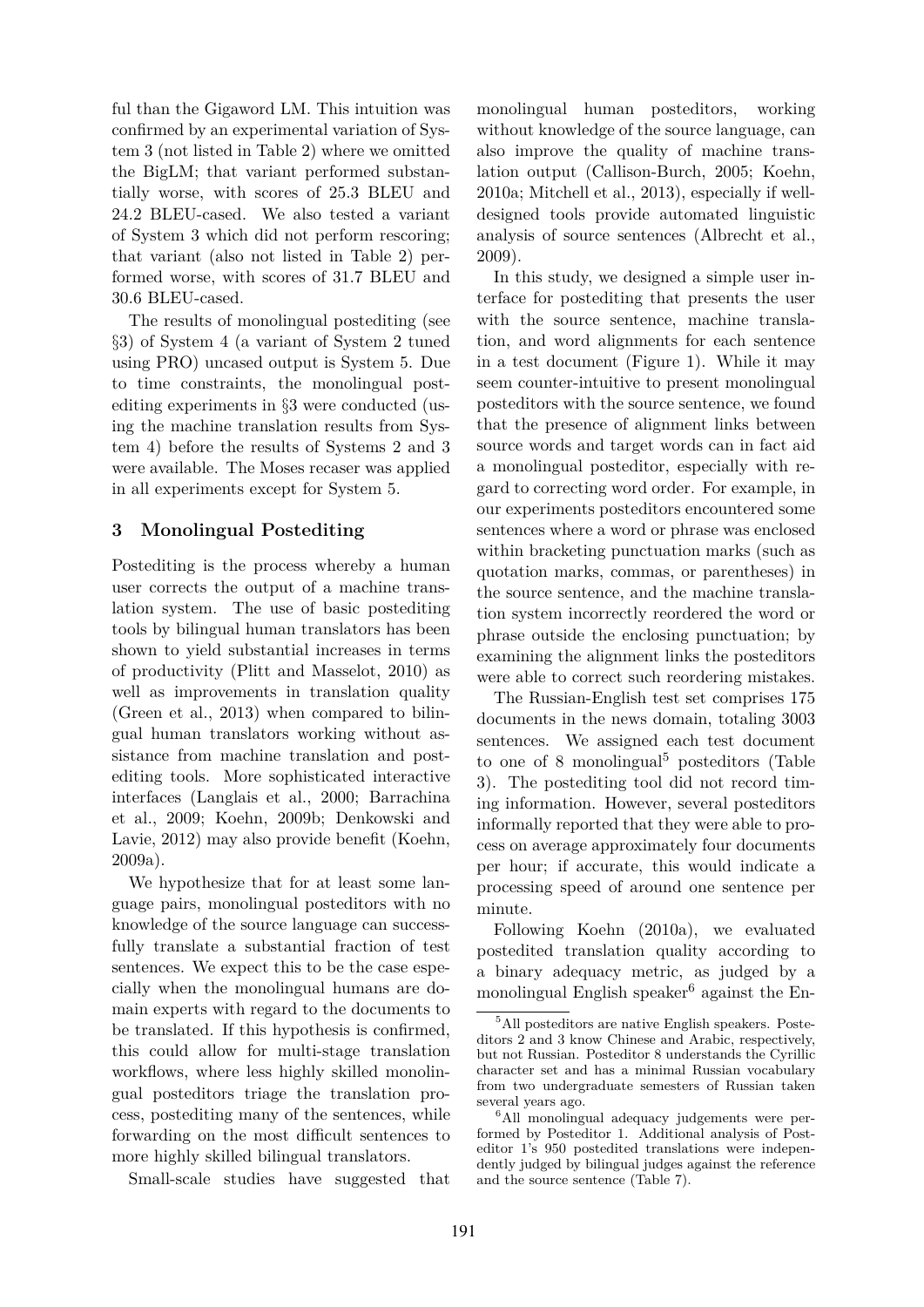glish references. In this metric, incorrect spellings of transliterated proper names were not grounds to judge as incorrect an otherwise adequate postedited translation. Binary adequacy results are shown in Table 4; we observe that correctness varied widely between posteditors (44.8–72.0%), and between documents.

Interestingly, several posteditors selfreported that they could tell which documents were originally written in English and were subsequently translated into Russian, and which were originally written in Russian, based on observations that sentences from the latter were substantially more difficult to postedit. Once per-document source language data is released by WMT14 organizers, we intend to examine translation quality on a per-document basis and test whether posteditors did indeed perform worse on documents which originated in Russian.

Using bilingual judges, we further evaluate a substantial subset of the postedited test set using a more fine-grained adequacy metric (Table 5). Because of time constraints, only the first 950 postedited sentences of the test set<sup>6</sup> were evaluated in this manner. Each sentence was evaluated by one of two bilingual human judges. In addition to the 2-10 point scale of Albrecht et al. (2009), judges were instructed to indicate (with a score of 12) any sentences where the postedited machine translation was superior to the reference translation. Using this metric, we show in Table 6 that monolingual posteditors can successfully produce postedited translations that convey all or most of the meaning of the original source sentence in up to 87.8% of sentences; this includes 2.8% which were superior to the reference.

Finally, as part of WMT14, the results of our Systems 1 (hi-en), 3 (ru-en), and 5 (postedited ru-en) were ranked by monolingual human judges against the machine translation output of other WMT14 participants. These judgements are reported in WMT (2014).

Due to time constraints, the machine translations (from System 4) presented to posteditors were not evaluated by human judges, neither using our 12-point evaluation scale nor as part of the WMT human evaluation rankings. However, to enable such evaluation by future researchers, and to enable replication of our experimental evaluation, the System 4 machine translations, the postedited translations, and the monolingual and bilingual evaluation results are released as supplementary data to accompany this paper.

# **4 Conclusion**

In this paper, we present data preparation and language-specific processing techniques for our Hindi-English and Russian-English submissions to the 2014 Workshop on Machine Translation (WMT14) shared translation task. Our submissions examine the effectiveness of handling various monolingual target language corpora as individual component language models (System 2) or alternatively, concatenated together into a single big language model (System 3). We also examine the utility of  $n$ best list rescoring using class language model and lexicalized translation model rescoring features.

In addition, we present the results of monolingual postediting of the entire 3003 sentences of the WMT14 Russian-English test set. Postediting was performed by monolingual English speakers, who corrected the output of machine translation without access to external resources, such as bilingual dictionaries or online search engines. This system scored highest according to BLEU of all Russian-English submissions to WMT14.

Using a binary adequacy classification, we evaluate the entire postedited test set for correctness against the reference translations. Using bilingual judges, we further evaluate a substantial subset of the postedited test set using a more fine-grained adequacy metric; using this metric, we show that monolingual posteditors can successfully produce postedited translations that convey all or most of the meaning of the original source sentence in up to 87.8% of sentences.

# **Acknowledgements**

We would like to thank the members of the SCREAM group at Wright-Patterson AFB.

Opinions, interpretations, conclusions and recommendations are those of the authors and are not necessarily endorsed by the United States Government. Cleared for public release on 1 Apr 2014. Originator reference number RH-14-112150. Case number 88ABW-2014-1328.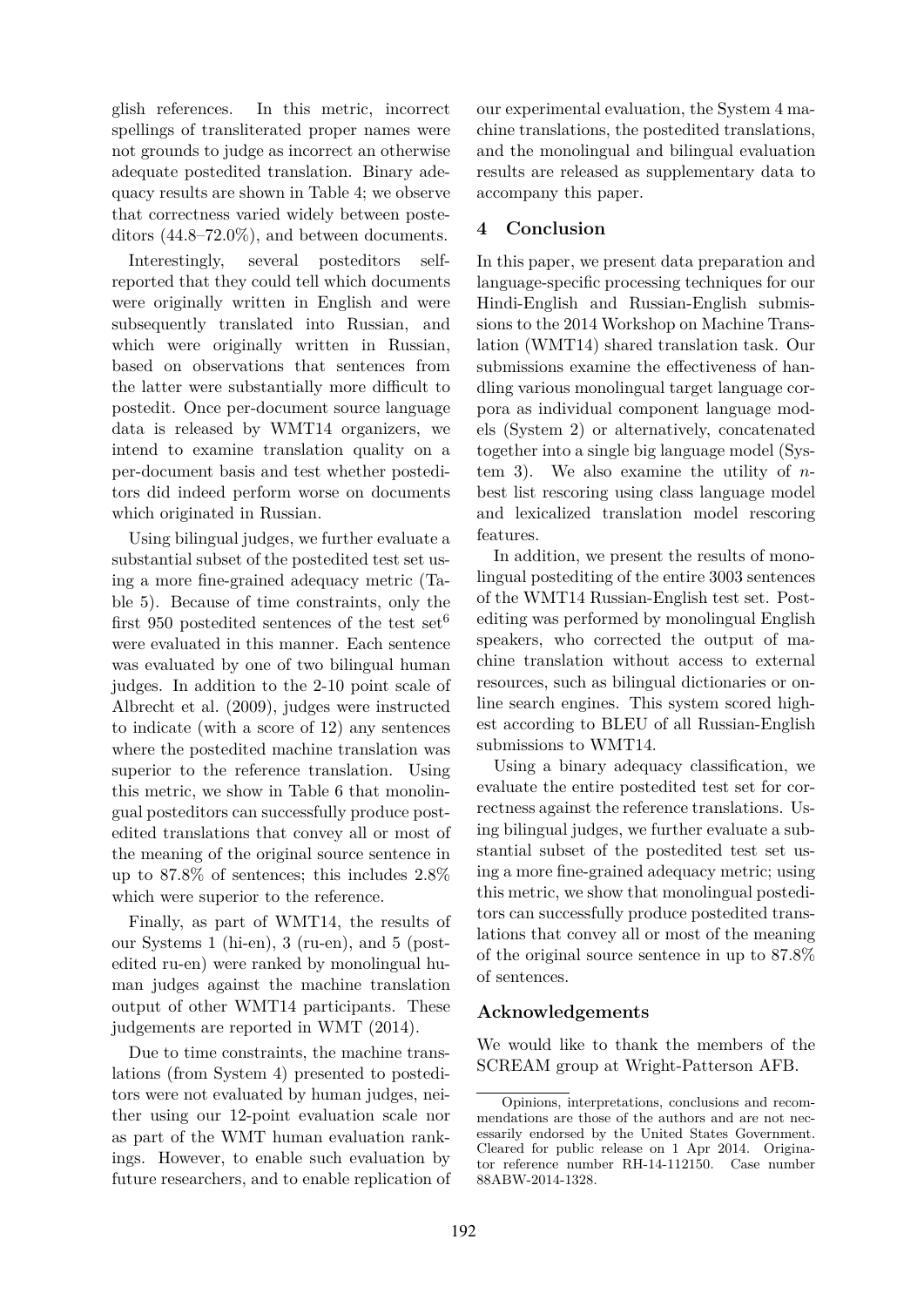#### **References**

- Joshua S. Albrecht, Rebecca Hwa, and G. Elisabeta Marai. 2009. Correcting automatic translations through collaborations between MT and monolingual target-language users. In *Proceedings of the 12th Conference of the European Chapter of the Association for Computational Linguistics (EACL '12)*, pages 60–68, Athens, Greece, March–April.
- Waleed Ammar, Victor Chahuneau, Michael Denkowski, Greg Hanneman, Wang Ling, Austin Matthews, Kenton Murray, Nicola Segall, Yulia Tsvetkov, Alon Lavie, and Chris Dyer. 2013. The CMU machine translation systems at WMT 2013: Syntax, synthetic translation options, and pseudo-references. In *Proceedings of the Eighth Workshop on Statistical Machine Translation (WMT '13)*, pages 70–77, Sofia, Bulgaria, August.
- Sergio Barrachina, Oliver Bender, Francisco Casacuberta, Jorge Civera, Elsa Cubel, Shahram Khadivi, Antonio Lagarda, Hermann Ney, Jesús Tomás, Enrique Vidal, and Juan-Miguel Vilar. 2009. Statistical approaches to computer-assisted translation. *Computational Linguistics*, 35(1):3–28, March.
- Ondřej Bojar, Pavel Straňák, and Daniel Zeman. 2010. Data issues in English-to-Hindi machine translation. In *Proceedings of the Seventh International Conference on Language Resources and Evaluation (LREC '10)*, pages 1771–1777, Valletta, Malta, May.
- Ondřej Bojar, Christian Buck, Chris Callison-Burch, Christian Federmann, Barry Haddow, Philipp Koehn, Christof Monz, Matt Post, Radu Soricut, and Lucia Specia. 2013. Findings of the 2013 Workshop on Statistical Machine Translation. In *Proceedings of the Eighth Workshop on Statistical Machine Translation (WMT '13)*, pages 1–44, Sofia, Bulgaria, August.
- Ondřej Bojar, Vojtěch Diatka, Pavel Rychlý, Pavel Straňák, Aleš Tamchyna, and Dan Zeman. 2014. Hindi-English and Hindi-only corpus for machine translation. In *Proceedings of the Ninth International Language Resources and Evaluation Conference (LREC '14)*, Reykjavik, Iceland, May. ELRA, European Language Resources Association.
- Peter Brown, Vincent Della Pietra, Peter deSouza, Jenifer Lai, and Robert Mercer. 1992. Classbased n-gram models of natural language. *Computational Linguistics*, 18(4):467–479, December.
- Peter Brown, Vincent Della Pietra, Stephen Della Pietra, and Robert Mercer. 1993. The mathematics of statistical machine translation: parameter estimation. *Computational Linguistics*, 19(2):263–311, June.
- Chris Callison-Burch. 2005. Linear B system description for the 2005 NIST MT evaluation exercise. In *Proceedings of the NIST 2005 Machine Translation Evaluation Workshop*.
- Mark Davis and Ken Whistler. 2013. Unicode normalization forms. Technical Report UAX #15, The Unicode Consortium, September. Rev. 39.
- Michael Denkowski and Alon Lavie. 2012. Trans-Center: Web-based translation research suite. In *Proceedings of the AMTA 2012 Workshop on Post-Editing Technology and Practice Demo Session*, November.
- Nadir Durrani, Helmut Schmid, and Alexander Fraser. 2011. A joint sequence translation model with integrated reordering. In *Proceedings of the 49th Annual Meeting of the Association for Computational Linguistics (ACL '11)*, pages 1045–1054, Portland, Oregon, June.
- Michel Galley and Christopher D. Manning. 2008. A simple and effective hierarchical phrase reordering model. In *Proceedings of the 2008 Conference on Empirical Methods in Natural Language Processing (EMNLP '08)*, pages 848–856, Honolulu, Hawai'i, October.
- Qin Gao and Stephan Vogel. 2008. Parallel implementations of word alignment tool. In *Software Engineering, Testing and Quality Assurance for Natural Language Processing*, pages 49–57, Columbus, Ohio, June.
- Spence Green, Jeffrey Heer, and Christopher D. Manning. 2013. The efficacy of human postediting for language translation. In *Proceedings of the ACM SIGCHI Conference on Human Factors in Computing Systems (CHI '13)*, pages 439–448, Paris, France, April–May.
- Kenneth Heafield, Ivan Pouzyrevsky, Jonathan H. Clark, and Philipp Koehn. 2013. Scalable modified Kneser-Ney language model estimation. In *Proceedings of the 51st Annual Meeting of the Association for Computational Linguistics (ACL '13)*, pages 690–696, Sofia, Bulgaria, August.
- Mark Hopkins and Jonathan May. 2011. Tuning as ranking. In *Proceedings of the 2011 Conference on Empirical Methods in Natural Language Processing (EMNLP '11)*, pages 1352–1362, Edinburgh, Scotland, U.K.
- Michaeel Kazi, Michael Coury, Elizabeth Salesky, Jessica Ray, Wade Shen, Terry Gleason, Tim Anderson, Grant Erdmann, Lane Schwartz, Brian Ore, Raymond Slyh, Jeremy Gwinnup, Katherine Young, and Michael Hutt. 2013. The MIT-LL/AFRL IWSLT-2013 MT system. In *The 10th International Workshop on Spoken Language Translation (IWSLT '13)*, pages 136–143, Heidelberg, Germany, December.